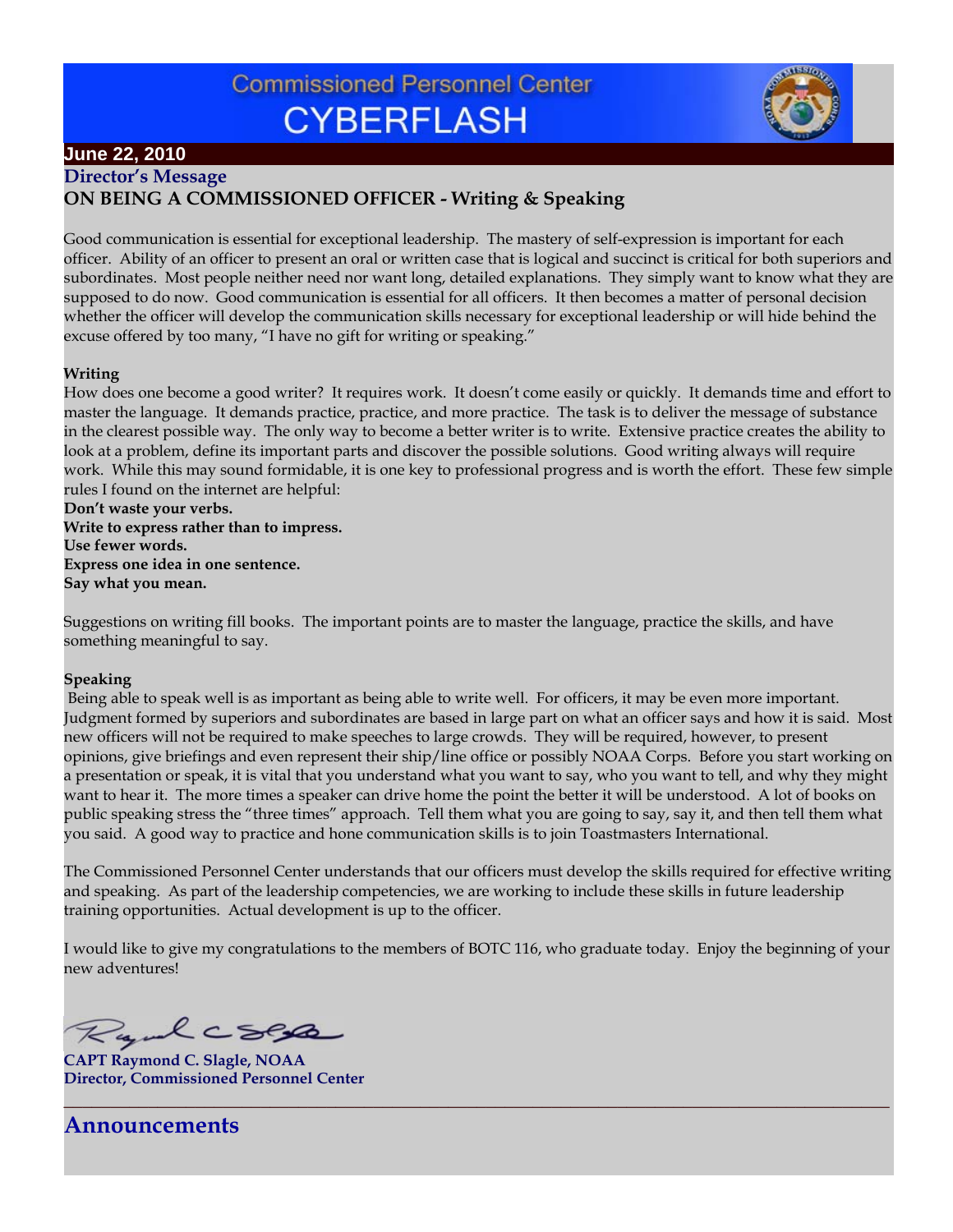#### **Reminder for Security Refresher**

The Office of Security at NOAA would like to inform all federal employees who hold a security clearance that the Office of Security HQ sent the electronic Annual National Security Information (NSI) Refresher Training in early June. Completing the refresher briefing is a requirement to maintain your security clearance. The training needs to be complete by this Friday, June 25. NOTE: Cleared employees who received their Initial NSI Briefing after October 1, 2009 are NOT required to take this training.

**\_\_\_\_\_\_\_\_\_\_\_\_\_\_\_\_\_\_\_\_\_\_\_\_\_\_\_\_\_\_\_\_\_\_\_\_\_\_\_\_\_\_\_\_\_\_\_\_\_\_\_\_\_\_\_\_\_\_\_\_\_\_\_\_\_\_\_\_\_\_\_\_\_\_\_\_\_\_\_\_\_\_\_\_\_\_\_\_**

#### **Upcoming Uniform and Awards Board Meetings**

July 6 August 3 September 7 October 5

#### **Approved Retirements/Resignations/Separations**

The following officers have approved retirements, resignations, or separations. Be sure to thank them for their service to NOAA and nation and wish them the best the next time you see these officers!

**\_\_\_\_\_\_\_\_\_\_\_\_\_\_\_\_\_\_\_\_\_\_\_\_\_\_\_\_\_\_\_\_\_\_\_\_\_\_\_\_\_\_\_\_\_\_\_\_\_\_\_\_\_\_\_\_\_\_\_\_\_\_\_\_\_\_\_\_\_\_\_\_\_\_\_\_\_\_\_\_\_\_\_\_\_\_\_\_**

| <b>LCDR Andrew A. Hall</b>   | June 30, 2010      |
|------------------------------|--------------------|
| LT David A. Strausz          | July 31, 2010      |
| LCDR James A. Bunn, II       | August 1, 2010     |
| CDR Andrea M. Hrusovsky      | August 1, 2010     |
| LT Amelia A. Ebhardt         | August 1, 2010     |
| LTJG Allison R. Mahaney      | August 15, 2010    |
| <b>CDR Michael S. Weaver</b> | September 1, 2010  |
| LT Amanda M. Hancock         | September 15, 2010 |
| LT Jason R. Saxe             | September 15, 2010 |
| CDR Paul L. Schattgen        | October 1, 2010    |
| LT Katherine R. Peet         | April 15, 2011     |
| CDR Carl R. Groeneveld       | June 1, 2011       |
| LT Jason M. Seifert          | June 1, 2011       |
| CAPT Michael D. Francisco    | August 1, 2011     |
| LCDR James A. Illg           | August 1, 2011     |

#### **On the Horizon**

Feb 15 - Jun 22, 2010 **A-School for BOTC 116, Kings Point, NY** 

**\_\_\_\_\_\_\_\_\_\_\_\_\_\_\_\_\_\_\_\_\_\_\_\_\_\_\_\_\_\_\_\_\_\_\_\_\_\_\_\_\_\_\_\_\_\_\_\_\_\_\_\_\_\_\_\_\_\_\_\_\_\_\_\_\_\_\_\_\_\_\_\_\_\_\_\_\_\_\_\_\_\_\_\_\_\_\_\_**

**\_\_\_\_\_\_\_\_\_\_\_\_\_\_\_\_\_\_\_\_\_\_\_\_\_\_\_\_\_\_\_\_\_\_\_\_\_\_\_\_\_\_\_\_\_\_\_\_\_\_\_\_\_\_\_\_\_\_\_\_\_\_\_\_\_\_\_\_\_\_\_\_\_\_\_\_\_\_\_\_\_\_\_\_\_\_\_\_**

#### **Please see CPC website for additional information**:

Ship Augmentation Needs: http://www.corpscpc.noaa.gov/cpchome/augmentation.html

Assignments: http://www.corpscpc.noaa.gov/careermgmt/assignments.html

Evaluations: http://www.corpscpc.noaa.gov/careermgmt/evaluation.html

Training: http://www.corpscpc.noaa.gov/careermgmt/training.html

Uniforms & Awards: http://www.corpscpc.noaa.gov/perservices/awards.html